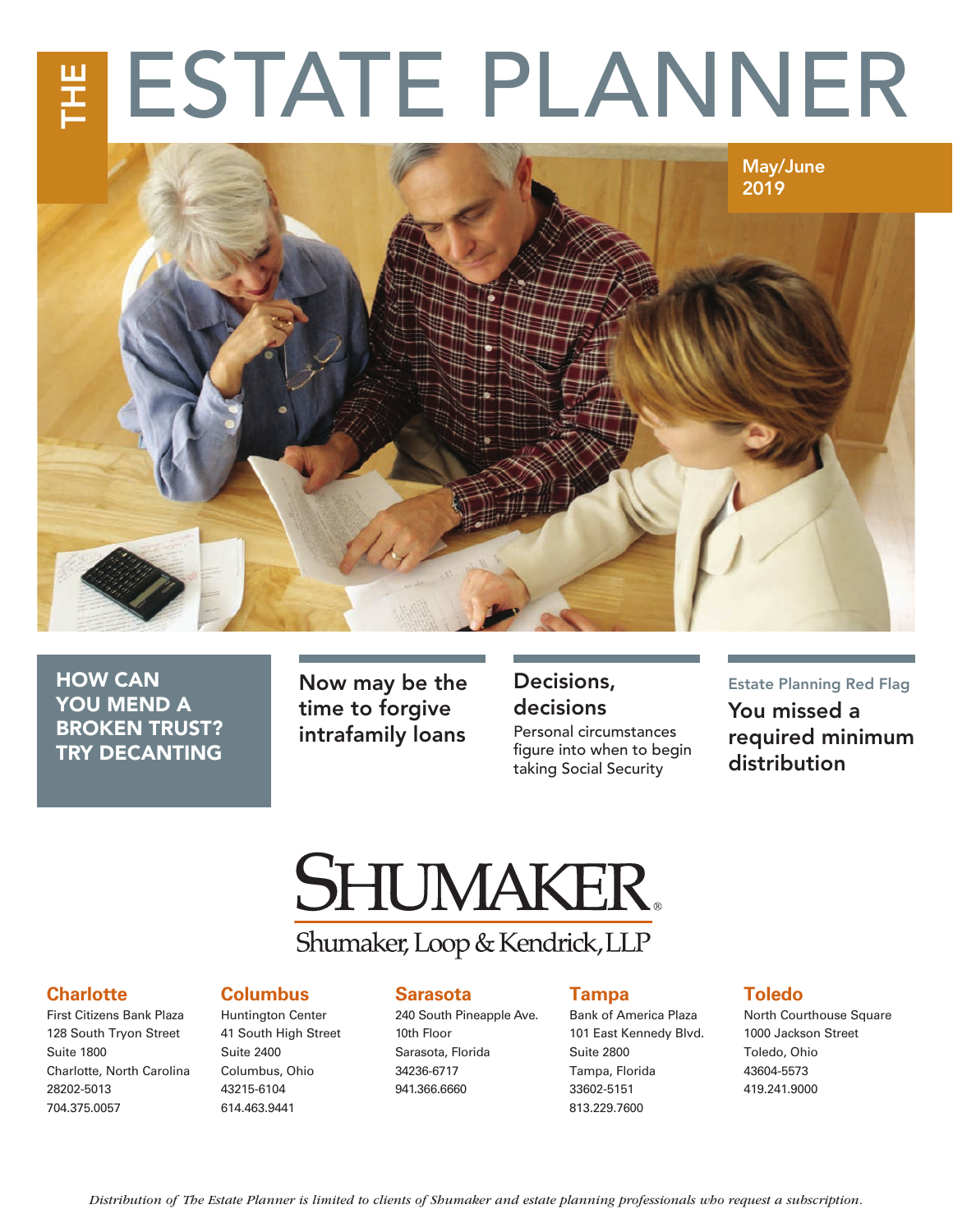# How can you mend a broken trust? Try decanting

An irrevocable trust can be a powerful estate planning tool, but in some cases irrevocability could be a disadvantage. For example, you might discover a drafting error that makes the trust inconsistent with your original purposes. Or perhaps changing tax laws or family circumstances render the trust ineffective or obsolete. The risk that a trust will cease to serve its purpose is greater if it's designed to operate over several generations.

One strategy that may allow you to fix a broken trust is decanting. The ability to decant a trust depends on several factors, including the trust's terms and the law of the state in which it resides.

#### What is decanting?

Decanting is pouring wine or another liquid from one vessel into another. In the estate planning world, it means "pouring" assets from one trust into another with modified terms. The rationale

underlying decanting is that, if a trustee has discretionary power to distribute trust assets among the beneficiaries, it follows that he or she has the power to distribute those assets to another trust.

Depending on a trust's language and the provisions of applicable state law, decanting may allow the trustee to:

- Correct errors or clarify trust language,
- Move the trust to a state with more favorable tax or asset protection laws,
- Take advantage of new tax laws,
- Remove beneficiaries,
- Change the number of trustees or alter their powers,
- Add or enhance spendthrift language to protect the trust assets from creditors' claims, or
- Move funds to a special needs trust for a disabled beneficiary.

In light of the recent doubling of the gift and estate tax exemption and generation-skipping transfer tax exemption, many irrevocable trusts formed to shield assets from these taxes no longer serve that purpose.

In fact, unlike assets transferred at death, assets that are transferred to a trust don't receive a stepped-up basis, so they can subject the beneficiaries to capital gains tax on any appreciation in value. One potential solution is to use decanting. Decanting can authorize the trustee to confer a general power of appointment over the assets to the trust's grantor, or to name the grantor as successor trustee. Such actions cause the assets to be

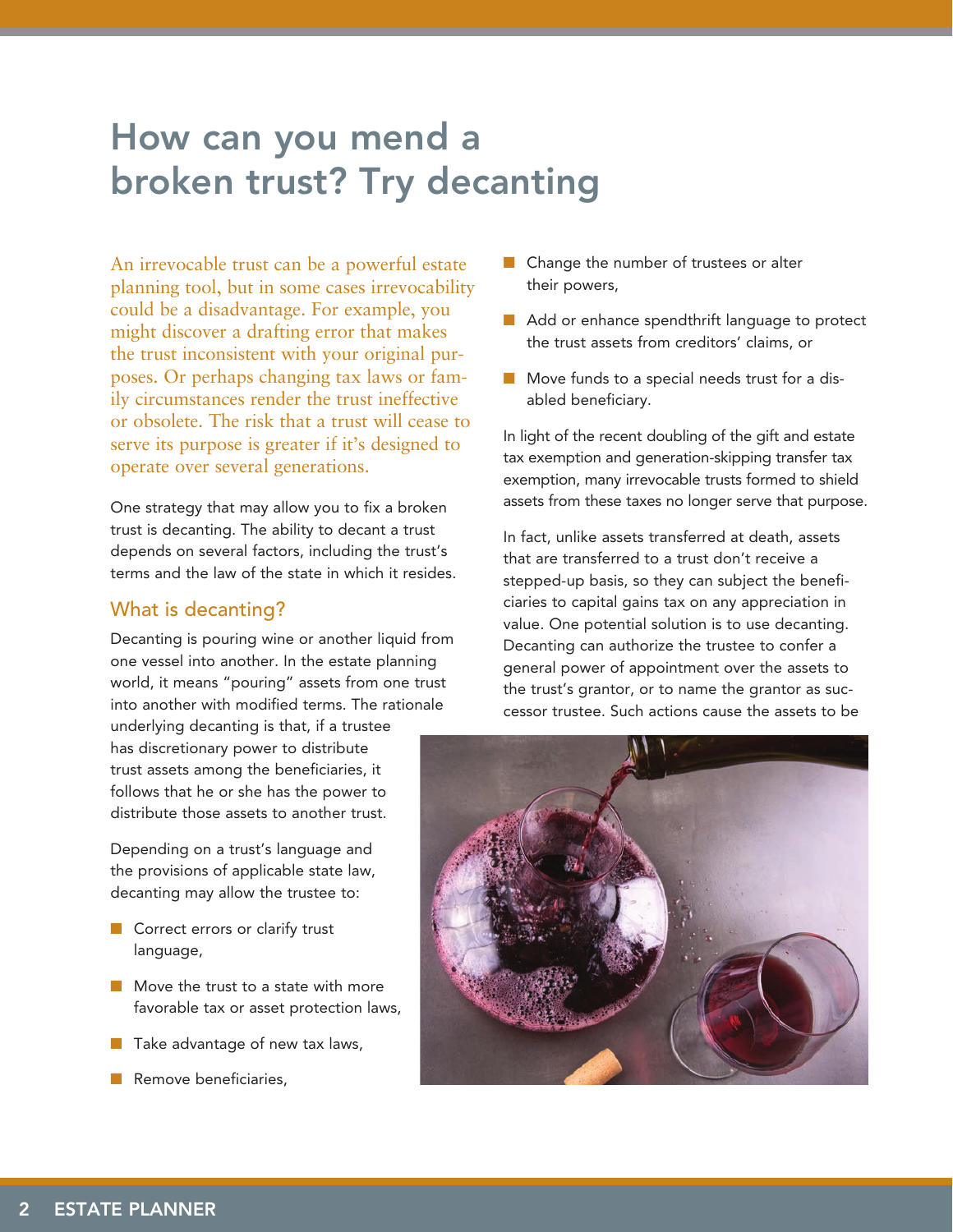included in the grantor's estate and, therefore, to enjoy a stepped-up basis.

#### Can you decant?

Many states have decanting statutes and in some states decanting is authorized by common law. Either way, it's critical to understand your state's requirements, such as, in some states, the trustee being required to notify the beneficiaries or even obtain their consent to decanting; others require neither. And some states prohibit decanting if the trustee has discretion over distributions of income but not principal, or if distributions are limited by an "ascertainable standard," such as a beneficiary's health, education, maintenance or support.

Even if decanting is permitted, there may be limitations on its uses. Some states, for example, prohibit the use of decanting to eliminate beneficiaries or add a power of appointment, and most states will not allow the addition of a new beneficiary. If your state doesn't authorize decanting, or if its decanting laws don't allow you to accomplish your objectives, it may be possible to move the trust to a state whose laws meet your needs.

If the trust instrument includes decanting provisions, it may be possible for the trustee to decant the trust without the need to rely on state law.

#### Should you seek court approval?

Typically, state laws permit decanting without court approval, although some states require court approval for modifications that, for example, have an adverse impact on a beneficiary or on the tax treatment of the trust. Even if court approval isn't required, trustees often seek such approval voluntarily if they anticipate objections from the trust's beneficiaries.

#### Are there tax consequences?

One of the risks associated with decanting is uncertainty over its tax implications. Let's say a beneficiary's interest is reduced. Has he or she made a taxable gift? Does it depend on whether the beneficiary has

### Other options

In addition to decanting, there are several other potential options for amending an irrevocable trust, including:

**Reformation.** Many states permit you to seek a court order rewriting a trust's terms to conform to the grantor's intent if its original terms were based on a legal or factual mistake.

**Modification.** Court-ordered modification may be available if required by changing circumstances to fulfill the trust's purposes.

**Division or combination.** Some states permit a trustee to combine multiple trusts into one or to divide a trust into several trusts, under certain circumstances.

**Relocation.** State law may allow a trustee to move a trust to a jurisdiction with more favorable tax or asset protection laws.

consented to the decanting? If the trust language authorizes decanting, must the trust be treated as a grantor trust? Does such language jeopardize the trust's eligibility for the marital deduction? Does distribution of assets from one trust to another trigger capital gains or other income tax consequences to the trust or its beneficiaries?

Several years ago, the IRS issued a notice raising some of these questions, but has yet to provide any answers.

#### Get help

If you have a trust in need of repair, consider decanting or other tools for modifying it. These techniques can be complicated, however, so consult your estate planning advisor to review the benefits and potential risks. ❚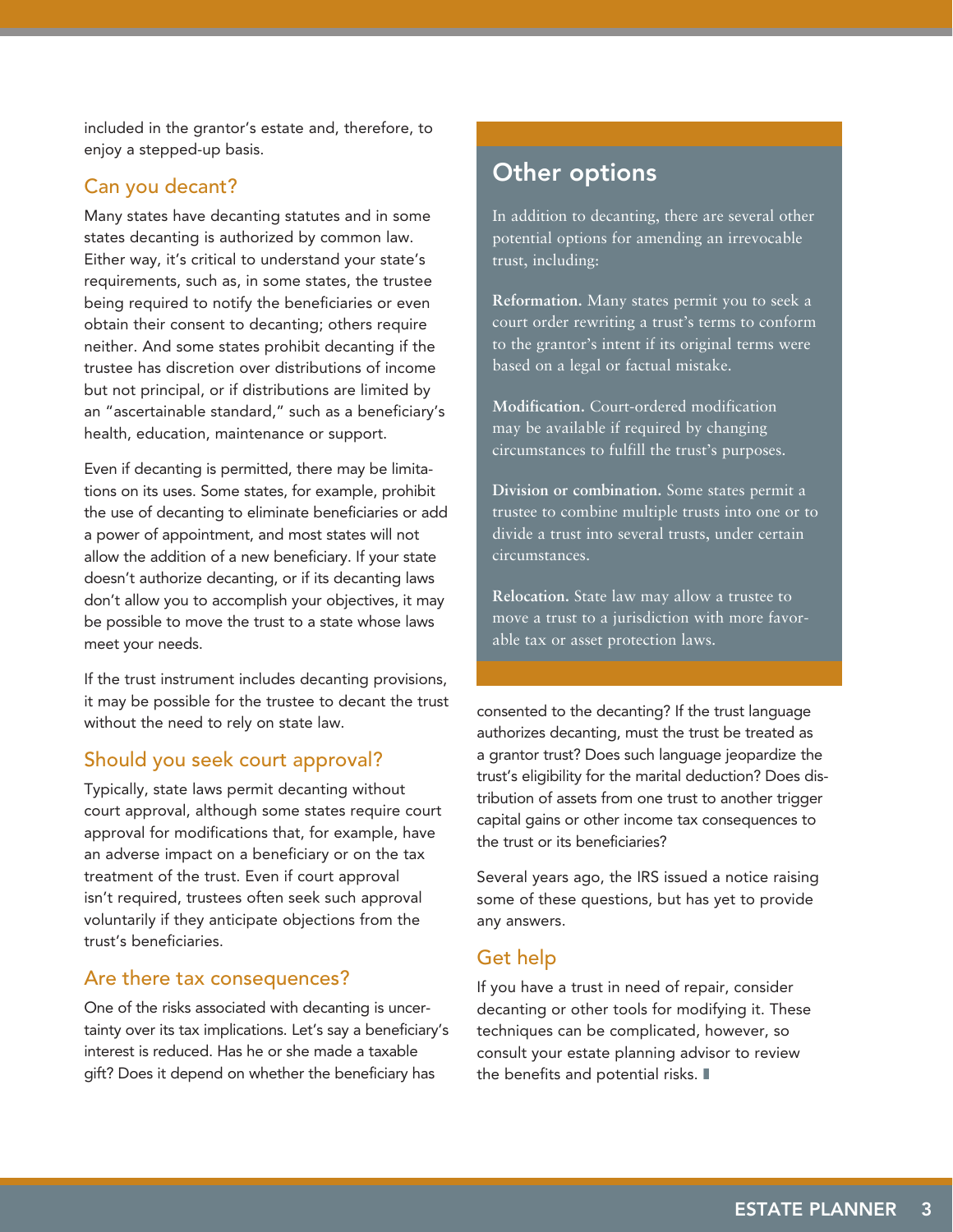# Now may be the time to forgive intrafamily loans

If you have outstanding loans to your children, grandchildren or other family members, consider forgiving those loans to take advantage of the record-high gift and estate tax exemption and the generationskipping transfer (GST) tax exemption. Currently, the two amounts are an inflationadjusted \$11.4 million (\$22.8 million for married couples), but the increase is only temporary. In 2026, the exemptions will revert to \$5 million (\$10 million for married couples), indexed for inflation.

Under the right circumstances, an intrafamily loan can be a powerful estate planning tool because it allows you to transfer wealth to your loved ones free of gift or GST taxes — to the extent the loan proceeds achieve a certain level of returns. But an outright gift is a far more effective way to transfer wealth, provided you don't need the interest income and have enough unused exemption to shield it from transfer taxes.

#### Do intrafamily loans save taxes?

Generally, to ensure the desired tax outcome, an intrafamily loan must have an interest rate that equals or exceeds the applicable federal rate (AFR) at the time the loan is made. The principal and interest are included in the lender's estate, so the key to transferring wealth tax-free is for the borrower to invest the loan proceeds in a business, real estate or other opportunity whose returns outperform the AFR. The excess of these investment returns over the interest expense is essentially a tax-free gift to the borrower. Intrafamily loans work best in a low-interest-rate environment, when it's easier to outperform the AFR.

#### Why forgive a loan?

An intrafamily loan is an attractive estate planning tool if you've already used up your exemption or if you wish to save it for future transfers. But if you have exemption to spare, forgiving an intrafamily loan allows you to transfer the entire loan principal plus any accrued interest tax-free, not just the

> excess of the borrower's returns over the AFR. It can be a strategy for taking advantage of the increased exemption amount before it disappears at the end of 2025. Of course, if you need the funds for your own living expenses, loan forgiveness may not be an option.

#### What about income taxes?

Before you forgive an intrafamily loan, consider any potential income tax issues for you and the borrower. In most cases, forgiving a loan to a loved one is considered a gift, which generally has no income tax consequences for either party.

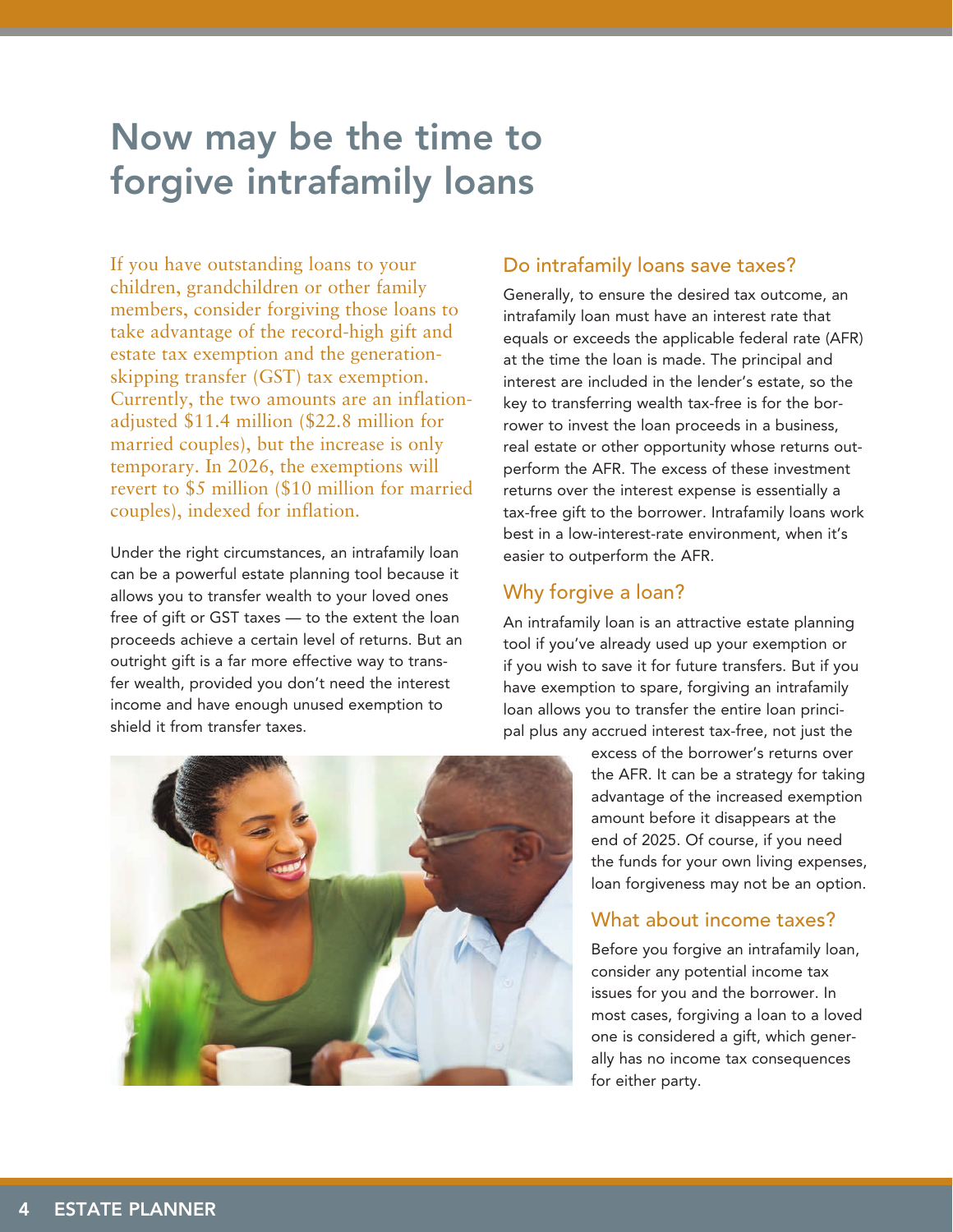Although forgiveness of a loan sometimes results in cancellation of debt (COD) income to the borrower, the tax code recognizes an exception for debts canceled as a "gift, bequest, devise or inheritance." There's also an exception for a borrower who's insolvent at the time the debt is forgiven. But be careful: If there's evidence that forgiving a loan is not intended as a gift — for example, if the borrower doesn't have the cash needed to make the loan payments, but isn't technically insolvent — the IRS may argue that the borrower has COD income.

*To ensure the desired tax outcome, an intrafamily loan must have an interest rate that equals or exceeds the applicable federal rate at the time the loan is made.*

One thing you should avoid is forgiving accrued interest on an intrafamily loan *every* year. For one thing, doing so may give the IRS ammunition to argue that the *original* loan was a disguised gift, which can trigger gift taxes, depending on the exemption amount in the year the loan was made.

Also, even if the original loan isn't treated as a gift, forgiving interest each year can subject you to income tax on imputed interest — in other words, you'll owe tax on interest that you didn't even receive. You can avoid taxes on imputed interest, however, if you also forgive principal "in substantial part."

#### A limited-time opportunity

The temporary (until 2026) increase in the gift and estate tax exemption amount provides a valuable opportunity to transfer wealth tax-free. In addition to making extra lifetime gifts, consider taking advantage of this opportunity by forgiving outstanding intrafamily loans. Your estate planning advisor can assist you in determining whether forgiving loans is a good strategy and, if it is, he or she can help in implementing that strategy without triggering unwanted tax consequences. ❚

# Decisions, decisions

#### *Personal circumstances figure into when to begin taking Social Security*

There are several individual factors that go into the determination of when the best time is to begin collecting Social Security benefits. Among those factors are the size of your estate, the amount of money you and your spouse may need to continue your desired lifestyle in retirement, and last, but not least, your estate planning goals.

#### Age affects benefits

The Social Security Administration (SSA) says you're entitled to receive 100% of the benefits based on

your earnings history at full retirement age (FRA). The FRA, which is based on the year of your birth, ranges from age 65 for those born in 1937 or earlier to age 67 for individuals born in 1960 or later. For Baby Boomers born between 1943 and 1954, the FRA is age 66.

But you don't have to wait until your FRA to receive benefits. In fact, you can elect to begin taking benefits as early as age 62, although monthly benefits will be reduced. The monthly reduction can be as much as 25% of the FRA amount, and even higher for those born after 1954. The closer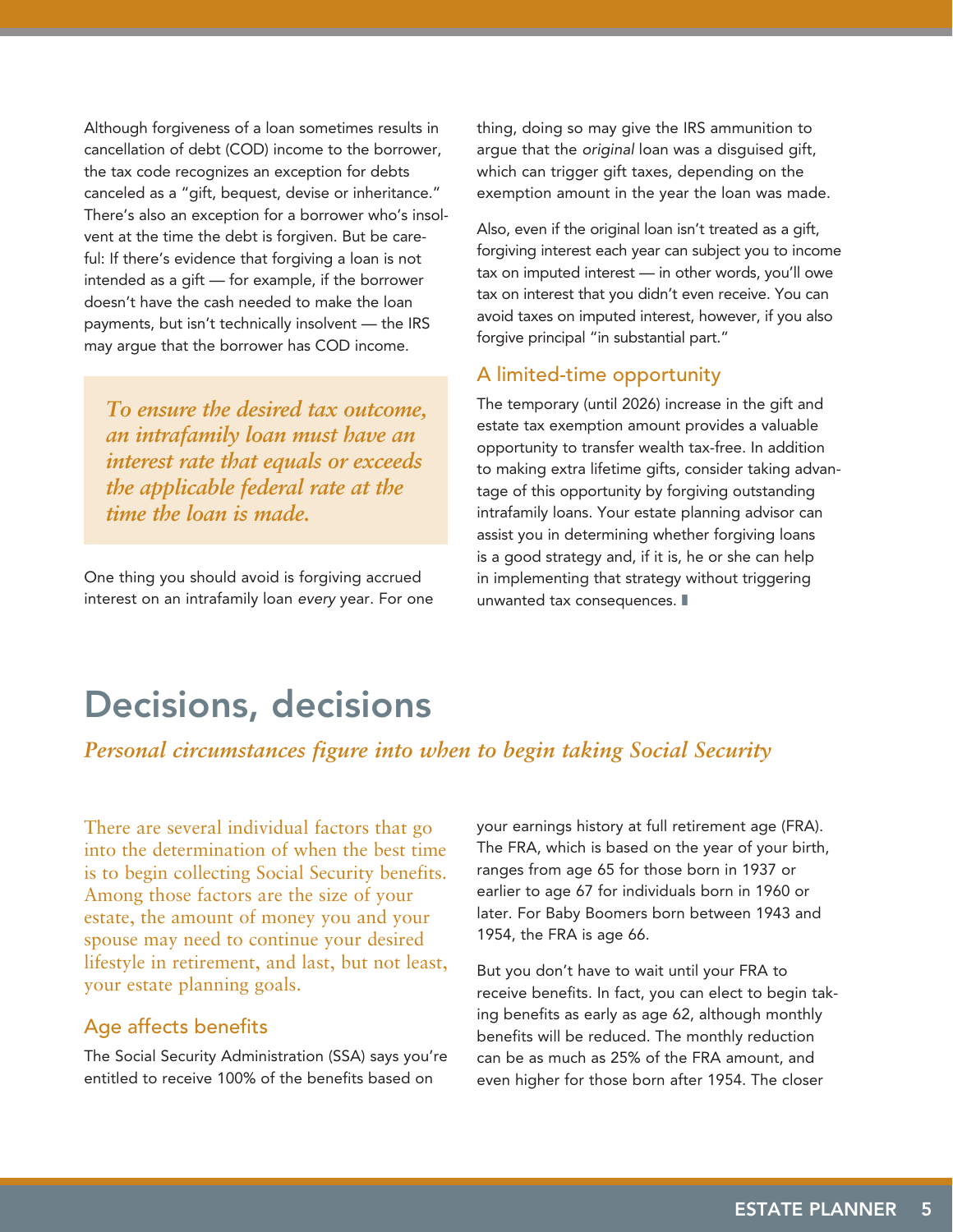

you are to your FRA when you apply for benefits, the smaller the reduction.

Conversely, if you choose to delay benefits, you'll receive a higher monthly amount than the FRA amount. Essentially, your benefits are increased by 8% for each year you delay taking benefits until age 70. Thus, the maximum increase for Baby Boomers with an FRA of 66 is 32%, and for those born after 1954 the maximum increase is less. Once you reach age 70, the benefits are maxed out.

*If you choose to delay Social Security benefits, you'll receive a higher monthly amount than the full retirement age amount.*

#### Assessing your situation

Should you opt to begin receiving benefits before your FRA or hold off? One thing to consider is the fact that you may live longer than you initially thought because of medical advances. If

this occurs, it'll further stretch the resources needed to sustain a comfortable retirement. On the other hand, you might decide to retire early and rely on benefits while you're still enjoying good health. Applying for benefits at your FRA may be a reasonable compromise.

Let's take a look at key factors that may affect your decision:

#### Accumulated assets.

Do you have enough funds to live on if you choose to apply for benefits early? You may have heard horror stories about people outliving their savings late in life. However, if you'll be spending less in retirement, it's possible that your needs won't be as great.

Breakeven point. At some point, you'll come out ahead dollar-wise if you delay benefits (and you live long enough). This "breakeven point" depends on the amount of your benefits and the assumptions used to account for taxes and investment opportunities.

Earnings test. If you receive Social Security benefits before your FRA, and you continue to work, they'll be reduced. Under this "earnings test," you must forfeit \$1 in benefits for every \$2 earned above an annual limit (\$17,640 for 2019) divided by 12. Thus, if you earn more than \$1,470 per month your benefits will be phased out. In the year in which you reach your FRA, the reduction is \$1 in benefits for every \$3 over another limit (\$46,920 for 2019), although it applies only for earnings prior to reaching your FRA. After you reach your FRA, there's no reduction in benefits. Thus, in that year, if you earn \$46,920 prior to your FRA and another \$46,920 after your FRA, there's no reduction.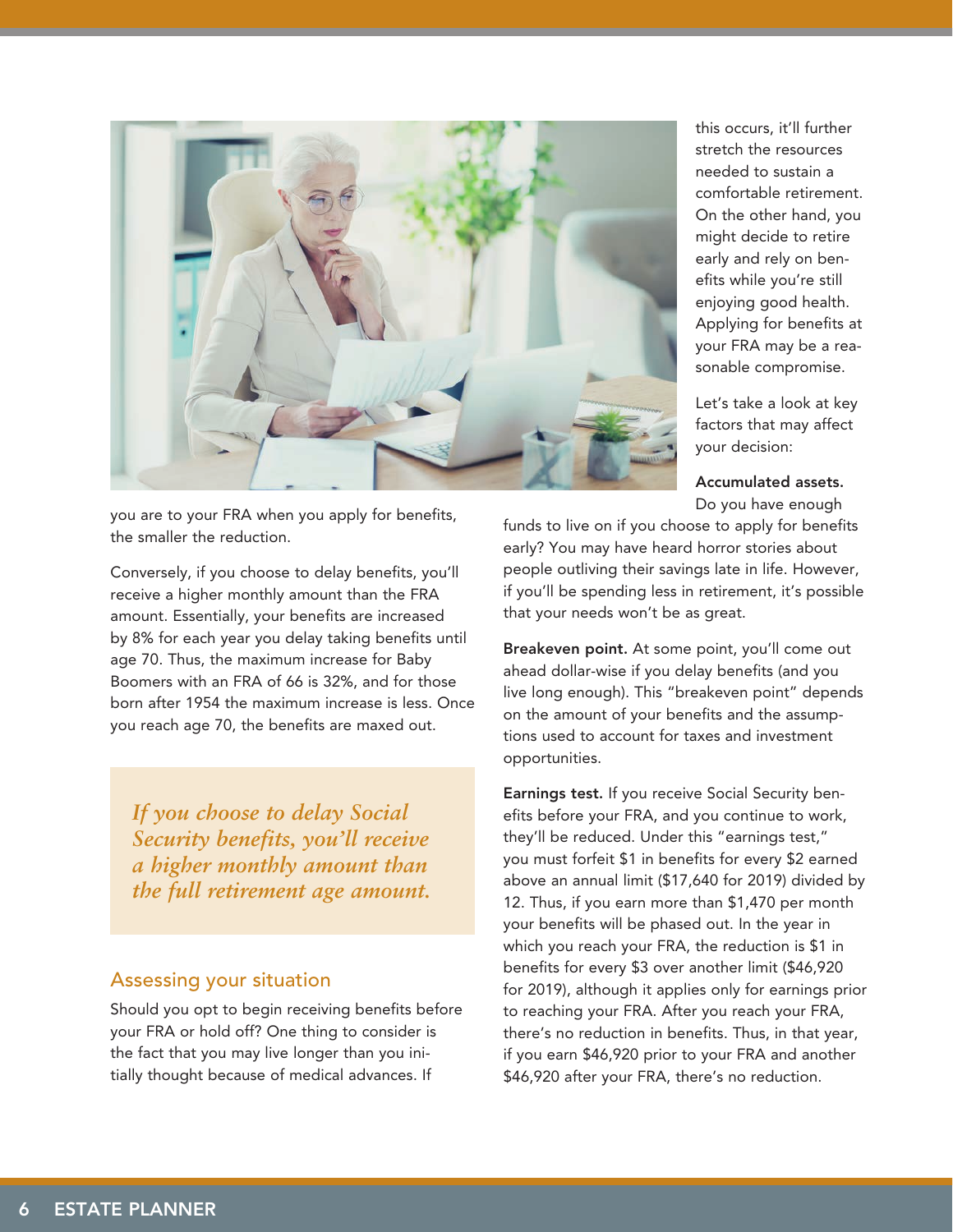#### Estate planning consequences

Don't discount the impact that Social Security choices can have on your estate plan. Notably, a surviving spouse may be entitled to benefits based on his or her deceased spouse's history. And in limited

cases, adult children may claim benefits based on a deceased parent's Social Security choices.

Talk to your estate planning advisor about how best to coordinate your decisions regarding Social Security with other aspects of your estate plan.  $\blacksquare$ 

#### ESTATE PLANNING RED FLAG

### You missed a required minimum distribution

The penalty for missing a required minimum distribution (RMD) from an IRA or qualified retirement plan is one of the harshest in the tax code: 50% of the amount you should have withdrawn. Generally, you're required to take RMDs from traditional IRAs and most employer-sponsored retirement plans beginning in the year you reach age 70½. RMDs are due by December 31 each year, although you may delay your first RMD until April 1 of the following year.

Given the severity of the penalty, it's critical to ensure that you take RMDs on a timely basis. If you miss a distribution, however, you should act quickly to address the issue. The tax code provides for waiver of the 50% penalty if 1) missed RMDs were due to "reasonable error" and 2) you take "reasonable steps" to remedy the shortfall.

The first step is to calculate the correct amount and withdraw it from the account as soon as possible. Next, file Form 5329, "Additional Taxes on Qualified Plans (Including IRAs) and Other Tax-Favored Accounts," with the IRS, either with your return or separately if you aren't filing a return. There's no need to pay the 50% penalty when you file the form, so long as you attach a letter (if the form is being filed independently of your tax return) or a statement (if the form is being filed with your tax return) requesting that the penalty be waived and explaining the reasons for the error and the steps you're taking to correct it.

The IRS hasn't provided formal guidance on what constitutes "reasonable error," but potential excuses include financial institution error, serious illness and mental incapacity. It may also be possible to obtain

a waiver for an IRA that's inherited late in the year or that's embroiled in a dispute over the rightful beneficiary.

Even if you take your RMDs on time, you may consider filing Form 5329, showing a penalty of zero. Doing so triggers the three-year statute of limitations and prevents the IRS from imposing penalties years or decades later on the grounds that you miscalculated an RMD.



*This publication is distributed with the understanding that the author, publisher and distributor are not rendering legal, accounting or other professional advice or opinions on specific facts or matters, and accordingly assume no liability whatsoever in connection with its use. ©2019*